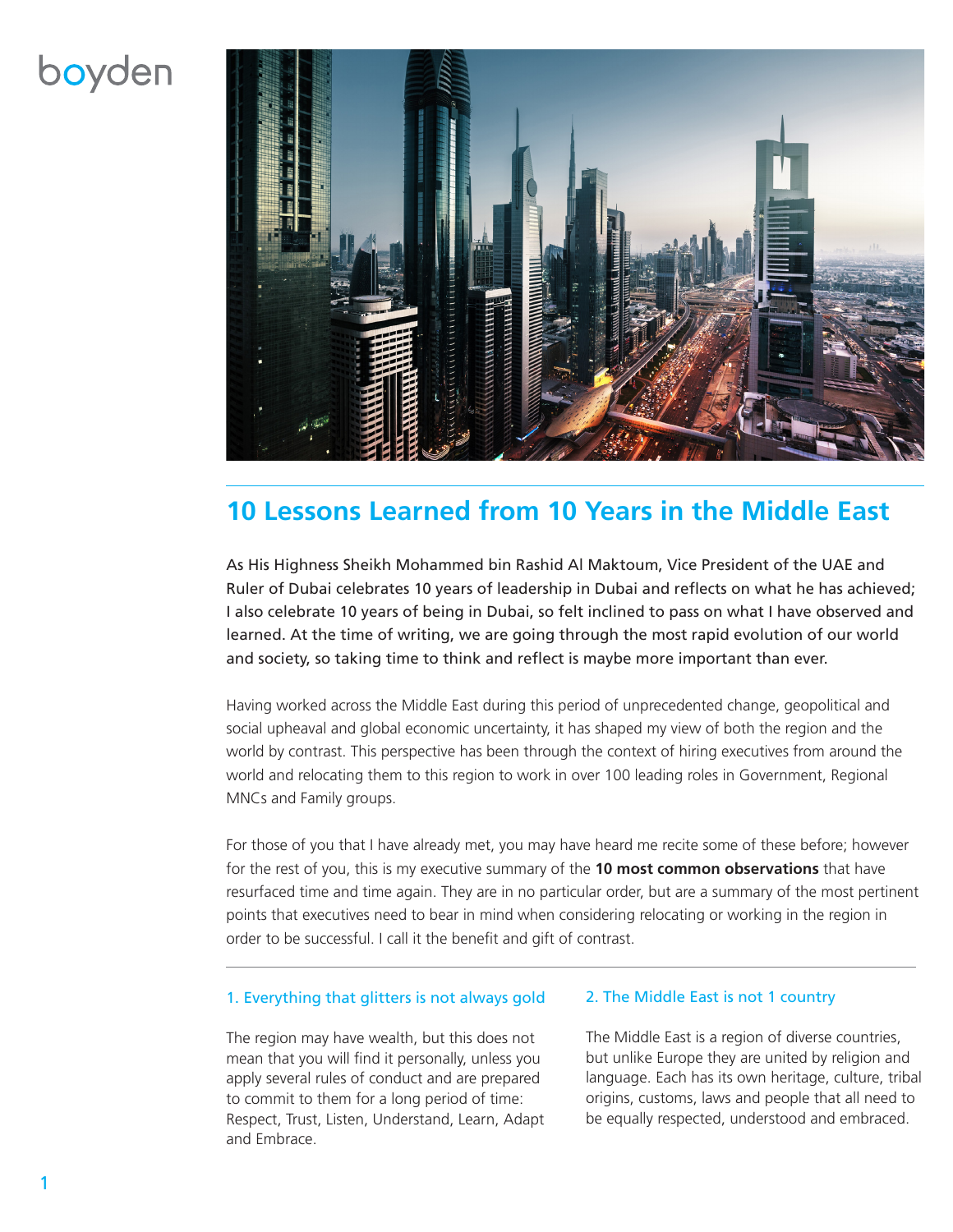# boyden

It is wrong to observe the region as one and, as with Europe or Asia, each has deep roots, beliefs and values that take time to learn and understand how these transcend into the workplace.

#### 3. Change, results and success are measured in decades

The history of the Middle East is both rich and deep. Change is often perceived through western eyes to be slow and non-democratic. Look at Dubai, a city that has thrust itself onto the world stage in 15 years!

Dubai is impressive, progressive and inclusive. Progress here is planned and measured in decades and not financial quarters as with a listed company. Therefore, the perception of time vs success slows down.

To succeed you need to understand and align yourself with the country's AND company's vision. Their success will be your success. However, if you are using a different measurement matrix, as defined by a corporate HQ elsewhere, you will always find yourself torn between short term results versus long term success.

#### 4. If you can work and succeed here, you can work and succeed anywhere (but not everyone can!)

I have a phrase: *"In the Middle East you get hired on technical competence and ability, but failure normally comes from a lack of cultural intelligence or lack of adaptability"*. Usually, the executives I work with have been highly successful in other parts of the world, but they sometimes fail on their ability to adapt both their technical expertise and leadership style to the region. This is a broad and deep topic which is critical to success and I ensure we coach them to adapt to this environment.

#### 5. Managing and leading in a multicultural, multilingual environment – Dr. Doolittle leadership

As with the above points, once you understand the agenda, the strategy and the plan, you will need to execute this through a team of people with extremely varied values, expectations,

beliefs and standards. This means that you need to communicate and lead by seeking first to understand the underlying motivation of others and what will drive and inspire them.

Crack this and you maybe half way there! Language, culture and values are all huge opportunities for self-learning.

#### 6. Trust is more important than transactions – What is NOT seen, said or heard is often more important

The West is a transaction orientated and driven society, all about achieving deadlines, KPI's, outcomes, results and winning, often at the expense of the other party.

The Middle East is all about trust, relationships and achieving success together and also recognising when is the time to walk away. Knowing when to *"lose the battle to win the war"* will hold you in good stead.

#### 7. The West is not necessarily best: – Listen vs. Tell or Sell

Importing global or Western ideas and best practice is important to a region that is rapidly growing and struggling to adopt corporate government, transparency and compliance for the first time.

Democracy is not always the solution to everything. Skills and knowledge transfer is required and not always easy. Forcing *"West is Best"* principles however, will not always work with first understanding what the real underlying issues are, the pain points and the objectives.

#### 8. Developing a National agenda is critical – Putting the future of the region is in the hands of the people

Unlocking human potential is critical to engaging, motivating and inspiring a young, rapidly growing and expectant population. In order to add value, each expatriate needs to embrace this and demonstrate how you plan to develop local talent into senior leadership roles.